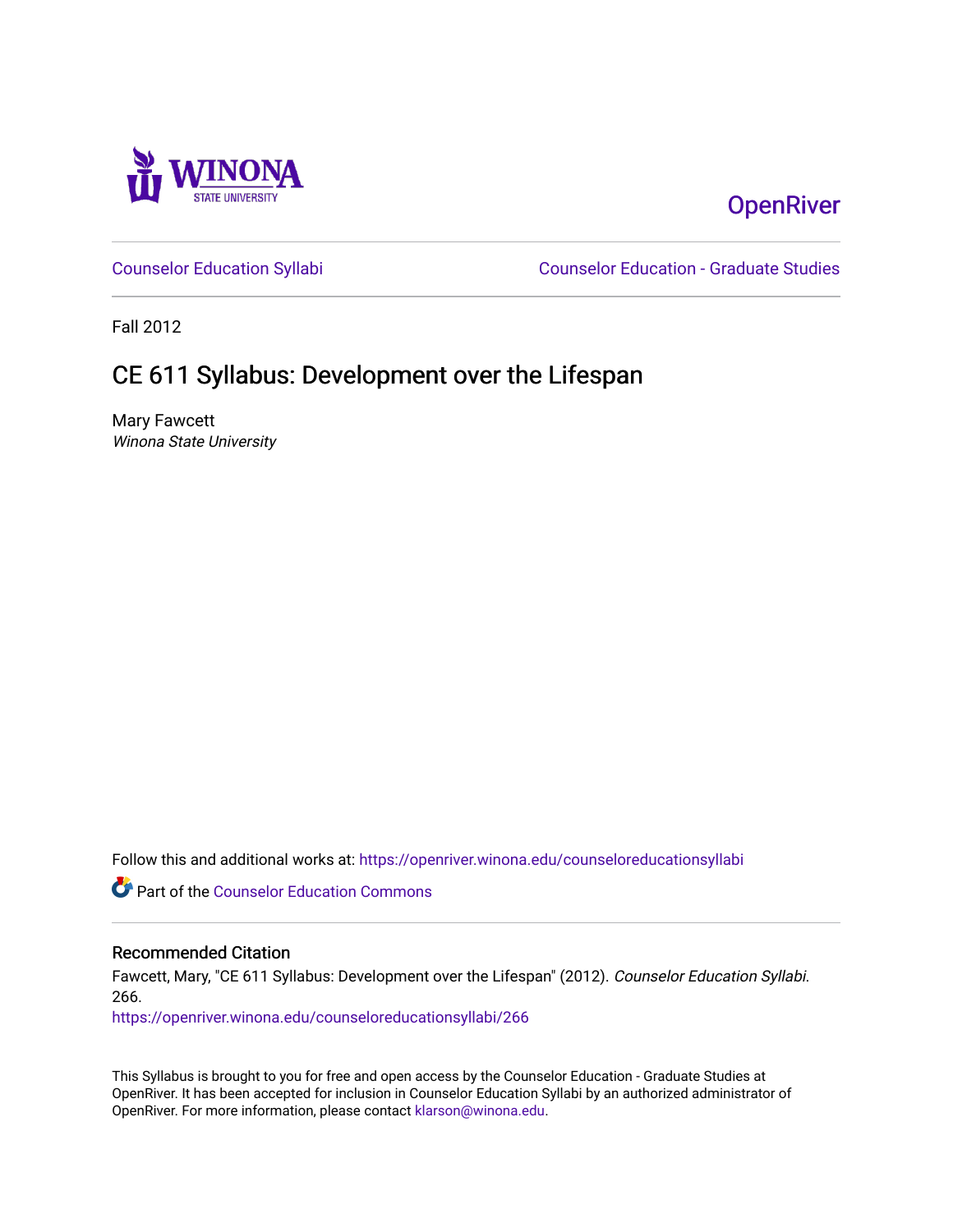## **COURSE SYLLABUS COUNSELOR EDUCATION DEPARTMENT WINONA STATE UNIVERSITY CE 611 Development over the Lifespan Fall 2012**

**Mary Fawcett, Professor 132 Gildemeister Hall 507-457-5338 mfawcett@winona.edu Office Hours: TBD**

#### **COURSE DESCRIPTION**

#### **1. Catalog description**

The purpose of this course is to provide an overview of perspectives on the normal development of children, adolescents and adults. Major theories, issues, eras, and trends in lifespan development will be addressed.

- 2. **Content areas:** lifespan stages, developmental theories, key mental health/developmental issues, current childhood illnessness that impede learning, and critical issues facing the elderly
- **3. Council for Accreditation of Counseling and Related Educational Programs (CACREP) Related Standards sets the following knowledge requirements for this course:**
	- a. theories of individual and family development and transitions across the life span;
	- b. theories of learning and personality development, including current understandings about neurobiological behavior;
	- c. effects of crises, disasters, and other trauma-causing events on persons of all ages;
	- d. theories and models of individual, cultural, couple, family, and community resilience;
	- e a general framework for understanding exceptional abilities and strategies for differentiated interventions;
	- f. human behavior, including an understanding of developmental crises, disability, psychopathology, and situational and environmental factors that affect both normal and abnormal behavior;
	- g. theories and etiology of addictions and addictive behaviors, including strategies for prevention, intervention, and treatment; and
	- h. theories for facilitating optimal development and wellness over the life span.

#### **Required Readings:**

Sigelman, C. K. & Rider, E. A. (2012). *Life-span human development* (7th ed.). Belmont, CA: Wadsworth, Inc.

*Rubin, G. (2009). The* happiness project. New York: Harper Collins Publisher.

#### **Recommended Text:**

American Psychological Association. (2009). *Publication manual of the American Psychological*   $A$ *ssociation* ( $6<sup>th</sup>$  ed.).

#### **Grading:**

This course is graded on the following 7 point scale:

| $100 - 93$ : | A |
|--------------|---|
| $92 - 86$ :  | B |
| $85 - 79$ :  | € |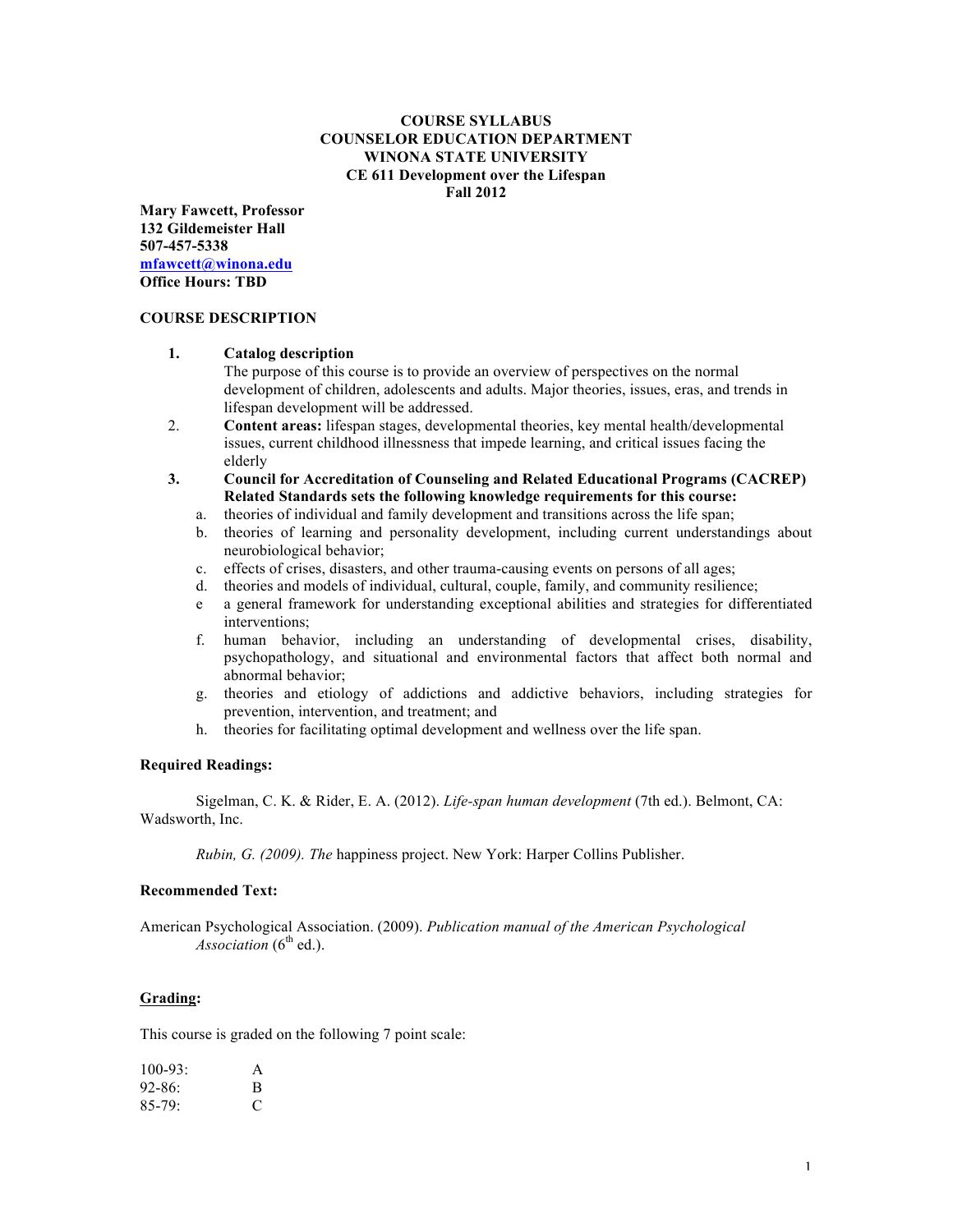## 78-72: D

## **Course Assignments:**

- 1. Bandura D2L Discussion (20%)
- 2. D2L Scholarly Posts on each Sigelman and Rider text chapter (30%)
- 3. Developmental Stage Research Paper (30%)
- 4. Happiness Project Discussion Board and Reaction Paper (20%)

#### **Content delivery:**

D2L online course format, discussion posts, electronic communication

#### **Assignment #1: Bandura D2L Discussion**

Students will study Bandura's theory via the course text and other sources (journal articles, online resources, videos, films, etc.) You will cite these sources when you post to the discussion board (see number of required citations below).

Recommended media material for this assignment is: four episodes of a current or past television sitcom OR two episodes of a drama OR one movie are/is discussed (via D2L) in the context of Bandura's theory on gender and cultural roles. Specifically, students should assess the type of gender and cultural roles that are being presented in the media via their chosen episodes, and discuss aspects of these roles as they relate to relationships, housework, jobs/careers, criminal justice issues, etc. Be sure to discuss Bandura's theory, the roles portrayed, and the possible impact on children/adolescents/adults who may watch this particular program or movie and cite your sources using APA writing style.

**\*\*Note:** four episodes of a current or past television sitcom OR two episodes of a drama OR one movie should give you sufficient content about which to comment for this assignment. **Total number of posts is seven (7)**: Four (4) original posts and one response to three (3) others' posts

| <b>Grade</b> | <b>Description</b>                                                              |
|--------------|---------------------------------------------------------------------------------|
| F            | -due dates for posts not met                                                    |
|              | -a minimum of four original posts and three responses to other students'        |
|              | posts                                                                           |
|              | -lack of complex thinking skills utilized as evidenced by use of research       |
|              | with no references                                                              |
|              | -confusing and/or disorganized discussion                                       |
| C            | -due dates for posts met                                                        |
|              | -a minimum of four original posts and three responses to other students'        |
|              | posts                                                                           |
|              | -complex thinking skills utilized as evidenced by use of research (at least six |
|              | references total for all posts)                                                 |
|              | -clear and concise organization of discussion                                   |
| B            | -due dates for posts met                                                        |
|              | -a minimum of four original posts and three responses to other students'        |
|              | posts                                                                           |
|              | -complex thinking skills utilized as evidenced by use of research (at least     |
|              | seven references total for all posts)                                           |
|              | -clear and concise organization of discussion                                   |
| A            | -due dates for posts met                                                        |
|              |                                                                                 |

#### **The dates of this discussion are September 10- November 15.**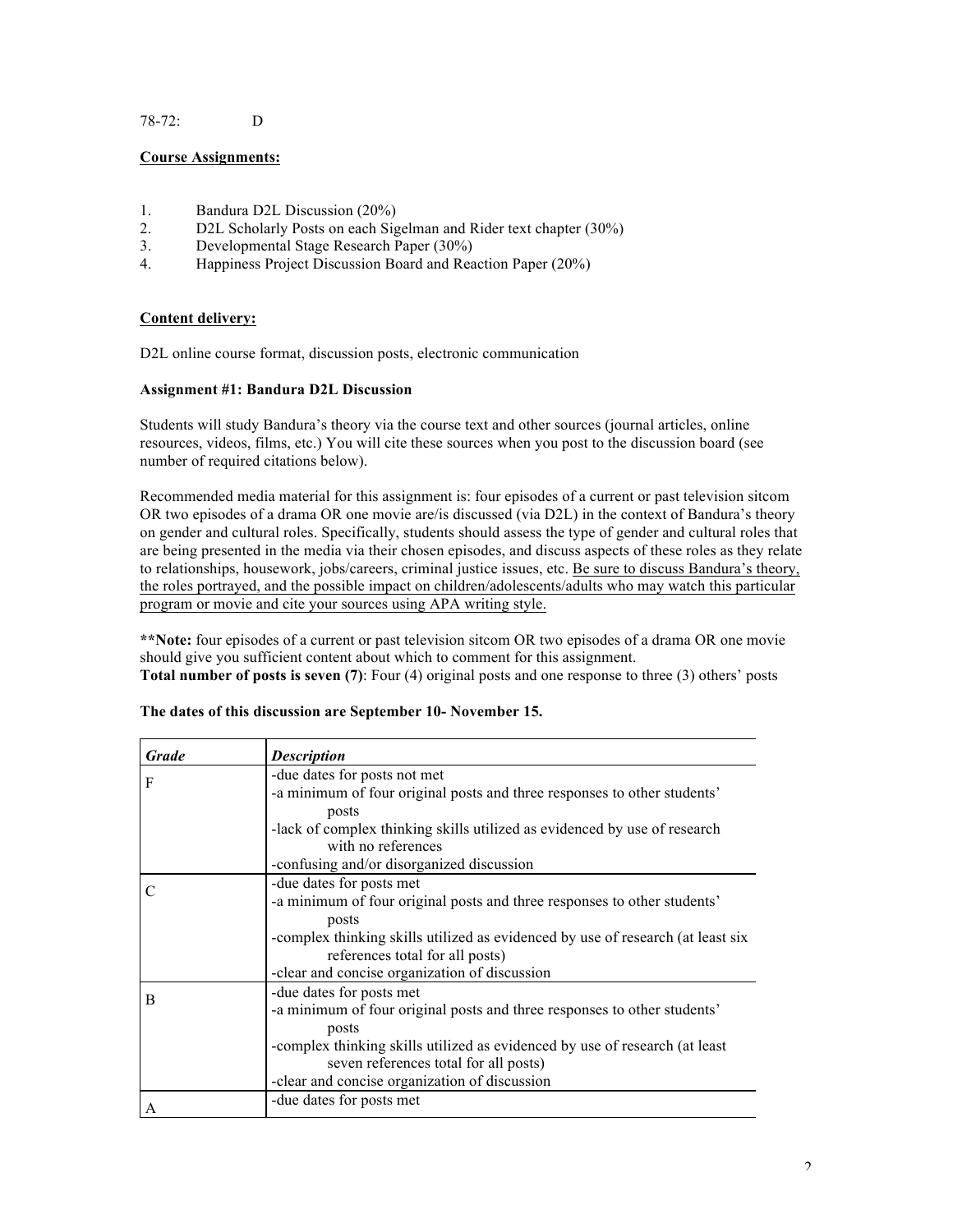| -a minimum of four original posts and three responses to other students'    |
|-----------------------------------------------------------------------------|
| posts                                                                       |
| -complex thinking skills utilized as evidenced by use of research (at least |
| eight references total for all posts)                                       |
| -clear and concise organization of discussion                               |

# **D2L Mini-Discussions**

I've created 17 mini-discussions: one discussion for each chapter. Students will respond to a question and share ideas and opinions about that topic. (Offering resources about that topic are optional.) Students may work their way through the mini-discussions at their own pace. **All work should be completed by November 30, 2012.**

| Grade | <b>Description</b>                            |
|-------|-----------------------------------------------|
| F     | -due dates for posts not met                  |
|       | -fewer than one original post                 |
|       | -complex thinking skills not utilized         |
|       | -chapter question not directly answered       |
|       | -clear and concise organization of discussion |
|       | -due dates for posts met                      |
|       | -a minimum of one original post               |
|       | -complex thinking skills not utilized         |
|       | -chapter question not directly answered       |
|       | -clear and concise organization of discussion |
| B     | -due dates for posts met                      |
|       | -a minimum of one original post               |
|       | -complex thinking skills utilized             |
|       | -chapter question answered                    |
|       | -clear and concise organization of discussion |
| A     | -due dates for posts met                      |
|       | -a minimum of one original post               |
|       | -complex thinking skills utilized             |
|       | -chapter question answered                    |
|       | -clear and concise organization of discussion |

## **Developmental Stage Theory Research Paper**

Complete APA (6<sup>th</sup> ed) paper on your choice of theory as it applies to <u>one development stage of your</u> choice with focus on the following: typical developmental issues, social and school/occupational issues, including relevant diversity issues, and implications for counselors).

## **Due: November 9**

| <b>Grade</b> | <b>Description</b>                                                                                                                                                                           |
|--------------|----------------------------------------------------------------------------------------------------------------------------------------------------------------------------------------------|
|              | -assignment turned in a week late<br>-half of the aspects of assignment addressed<br>-no organization of discussion<br>-incorrect APA 6 <sup>th</sup> ed. Format<br>-fewer than 9 references |
|              | -assignment turned in two days late<br>-seventy percent aspects of assignment addressed<br>-poor organization of discussion                                                                  |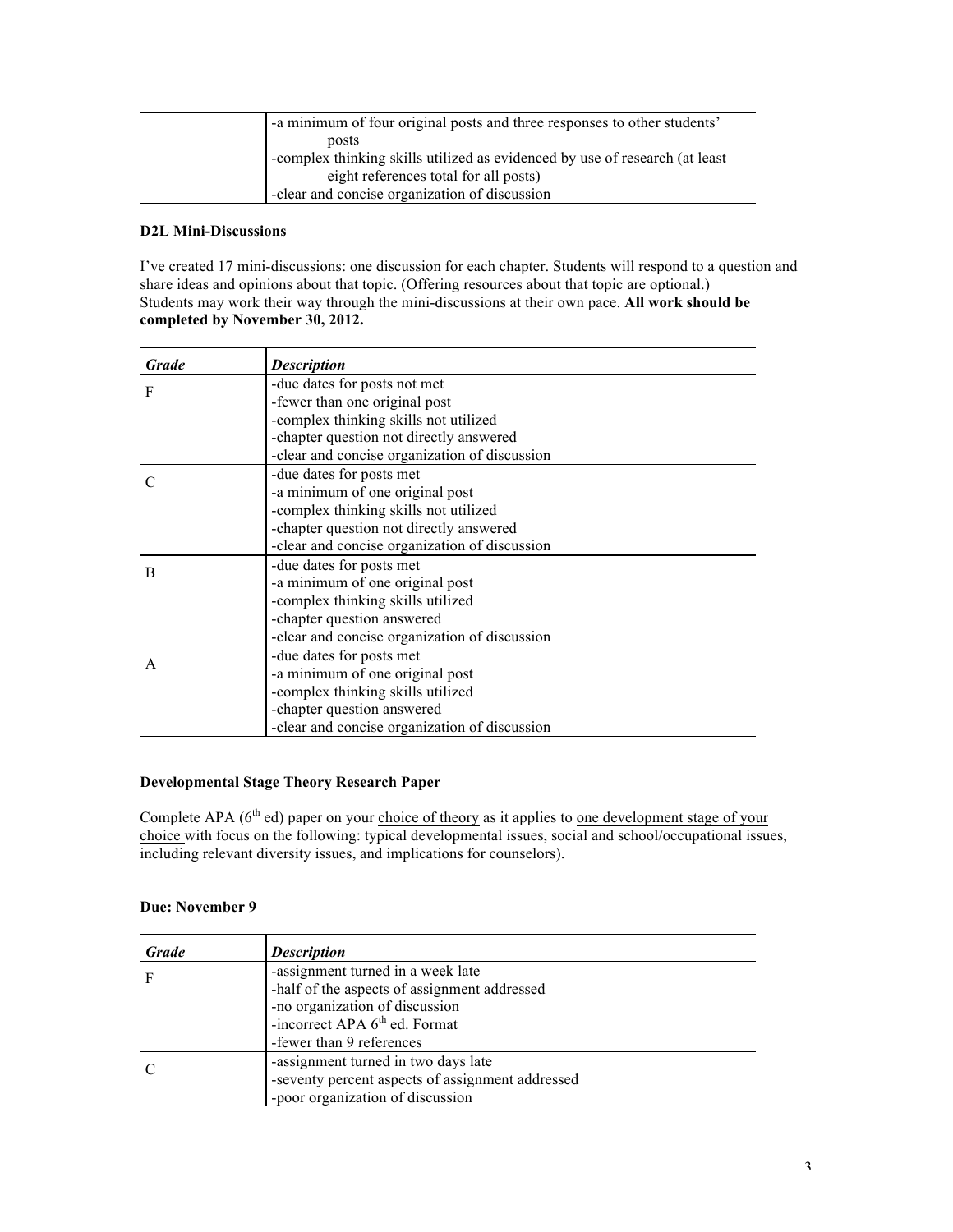|   | -somewhat correct APA 6 <sup>th</sup> ed. Format    |
|---|-----------------------------------------------------|
|   | -at least 9 references                              |
| B | -assignment turned in on time                       |
|   | -most aspects of assignment addressed and discussed |
|   | -complex skills utilized                            |
|   | -adequate organization of discussion                |
|   | -mostly correct APA 6 <sup>th</sup> ed. Format      |
|   | -at least 11 references                             |
|   | -assignment turned in on time                       |
|   | -all aspects of assignment addressed and discussed  |
|   | -complex thinking skills utilized                   |
|   | -clear and concise organization of discussion       |
|   | -perfect APA 6 <sup>th</sup> ed. Format             |
|   | -at least 13 references                             |

## **Happiness Project Discussion Board and Reaction Paper**

This assignment is designed to help you study the topic of "happiness" and review the work by Rubin (2009). D2L Discussion posts should focus on comments about Rubin's findings and experiences as they relate to the various developmental stages studied in this course. Additionally, students should also discuss their perceptions of the role of happiness in their own work and lives.

This discussion will take place from September 6 to November 14 in the structure of five time slots, each devoted to a particular part of Rubin's book. Students may select to post comments on any issue discussed within the designated chapters. Please develop your initial post to focus on the assignment criteria (outlined in the paragraph above) in at least two well-developed paragraphs, and respond to others' posts with relevant comments contained in at least one well-developed paragraph.

## **Due Dates**

September 6-19 (Preface, January, February, March) September 20-October 3 (April, May, June) October 4-17 (July, August, September) October 18-31 (October, November, December) November 1-14 (open discussion about any topics)

**Requirements:** One initial post and three responses to others' posts per time-slot, for a total of 5 initial posts and fifteen response posts.

You MUST post your initial post by the first Thursday of the assigned week. You also must respond to a minimum of THREE comments made by classmates by the due date for each discussion.

| <b>Grade Possible</b> | <b>Description</b>                                                                                                                                                                      |
|-----------------------|-----------------------------------------------------------------------------------------------------------------------------------------------------------------------------------------|
| 78 or fewer           | -deadlines not met<br>-fewer than nine responses to other students' posts<br>-fewer than 3 initial posts<br>-lack of complex thinking skills utilized<br>-no organization to discussion |
| 79-85                 | -deadlines met<br>-at least 10 response posts<br>-at least 3 initial posts<br>-lack of complex thinking skills utilized                                                                 |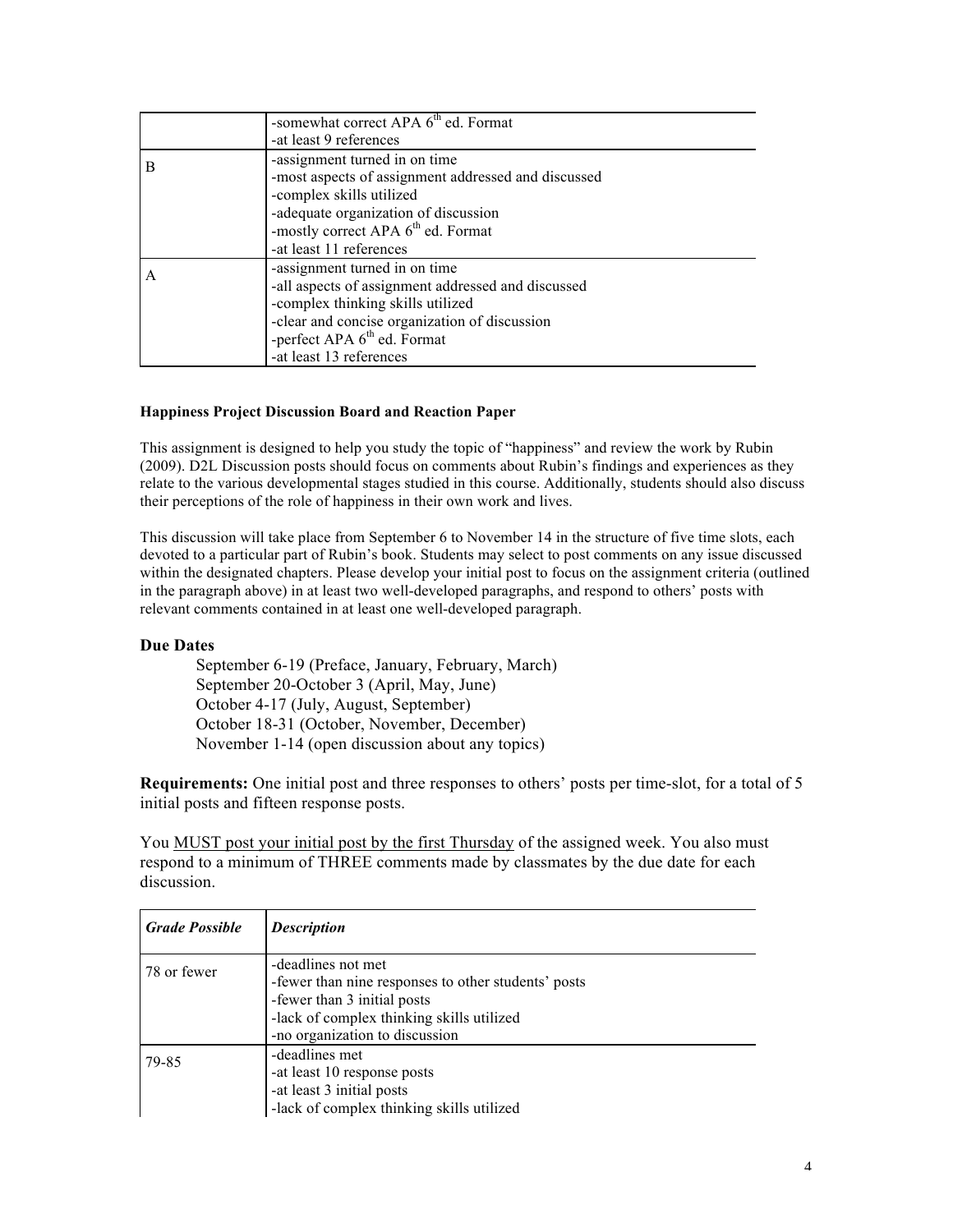|        | -no organization to discussion                |
|--------|-----------------------------------------------|
| 86-92  | -deadlines met                                |
|        | -at least 12 response posts                   |
|        | -at least 5 initial posts                     |
|        | -complex thinking skills utilized             |
|        | -clear and concise organization of discussion |
| 93-100 | -deadlines met                                |
|        | -at least 15 response posts                   |
|        | -at least 5 initial posts                     |
|        | -complex thinking skills utilized             |
|        | -clear and concise organization of discussion |

## **Inclusive Excellence**

Commitment to Inclusive Excellence: WSU recognizes that our individual differences can deepen our understanding of one another and the world around us, rather than divide us. In this class, people of all ethnicities, genders and gender identities, religions, ages, sexual orientations, disabilities, socioeconomic backgrounds, regions, and nationalities are strongly encouraged to share their rich array of perspectives and experiences. If you feel your differences may in some way isolate you from WSU's community or if you have a need of any specific accommodations, please speak with the instructor early in the semester about your concerns and what we can do together to help you become an active and engaged member of our class and community.

# **Winona Campus Resources**

- Student Support Services, Krueger Library 219, 457-5465 (www.winona.edu/studentsupportservices/)
- Inclusion and Diversity Office, Kryzsko Commons Room 236, 457-5595 (www.winona.edu/inclusiondiversity/)
- Access Services (formerly Disability Services), Maxwell 314, 457-5878 (www.winona.edu/disabilityservices/)
- Counseling and Wellness Services, Integrated Wellness Complex 222, 457-5330 (www.winona.edu/counselingcenter/)
- GLBTA Advocate, contact Counseling and Wellness Services for name and number of the current Advocate
- Tutoring Services, Krueger Library 220, 457-5680 (http://www.winona.edu/tutoring/)
- Writing Center, Minné Hall 348, 457-5505 (www.winona.edu/writingcenter/)
- Math Achievement Center, Tau 313, 457-5370 (http://www.winona.edu/mathematics/mac/)
- Advising Services Warrior Success Center, Maxwell 314, 457-5878 (www.winona.edu/advising/)

# **Details about Campus Resources**

- Two good places to help you find resources of all kinds on campus are *Student Support Services* and *the Inclusion and Diversity Office*. Both offices are dedicated to helping students of all races, ethnicities, economic backgrounds, nationalities, and sexual orientations. They can facilitate tutoring and point you to a wide range of resources.
- If you have a disability, the *Access Services* office can document it for your professors and facilitate accommodations. If you have a documented disability that requires accommodation, please let me know as soon as possible. If you suspect you may have a disability, please visit Access Services as soon as possible.